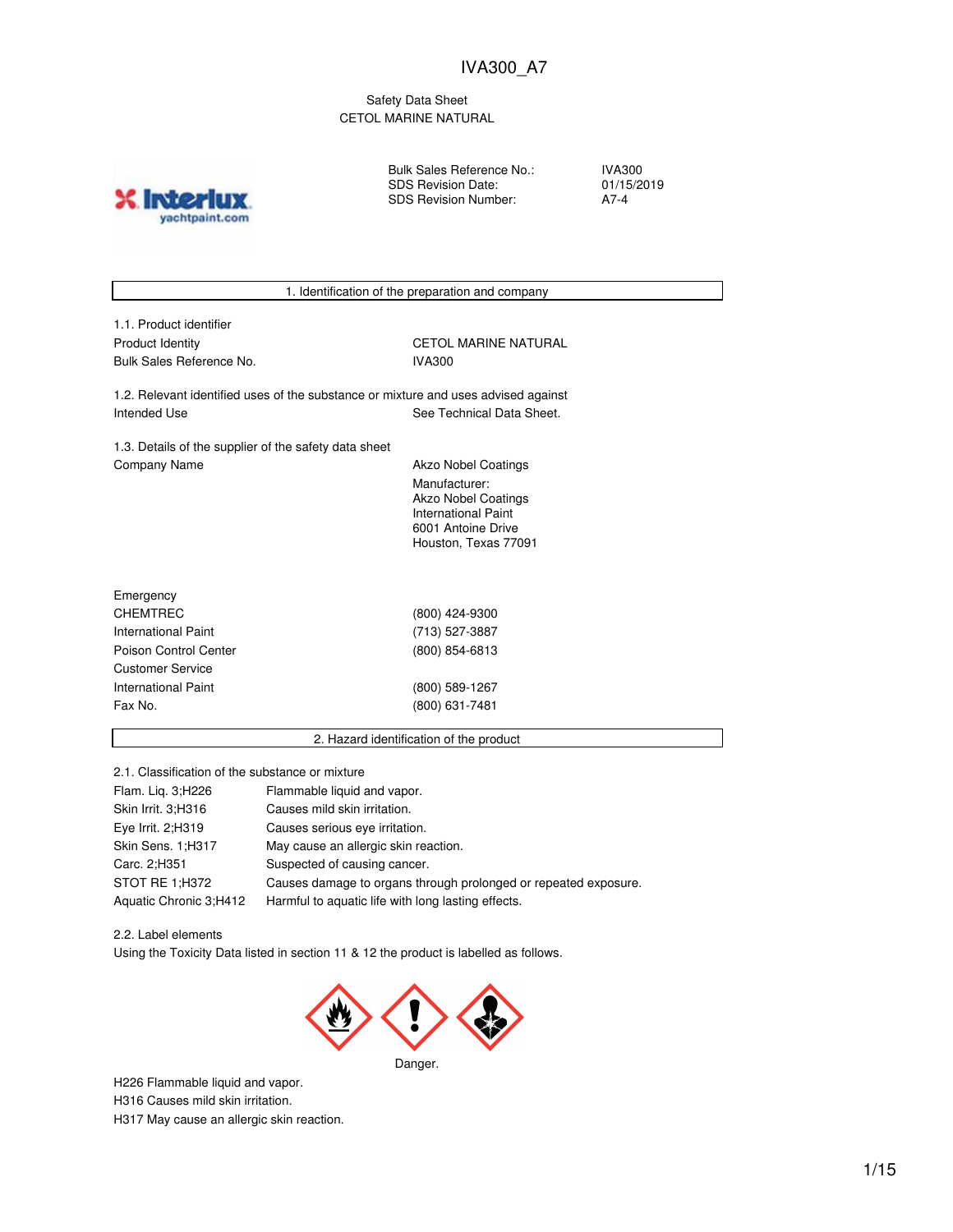H319 Causes serious eye irritation.

H351 Suspected of causing cancer.

H372 Causes damage to organs through prolonged or repeated exposure.

H412 Harmful to aquatic life with long lasting effects.

P201 Obtain special instructions before use.

P202 Do not handle until all safety precautions have been read and understood.

P210 Keep away from heat / sparks / open flames / hot surfaces - No smoking.

P235 Keep cool.

P240 Ground / bond container and receiving equipment.

P241 Use explosion-proof electrical / ventilating / light / equipment.

P242 Use only non-sparking tools.

P243 Take precautionary measures against static discharge.

P260 Do not breathe mist / vapors / spray.

P262 Do not get in eyes, on skin, or on clothing.

P270 Do not eat, drink or smoke when using this product.

P272 Contaminated work clothing should not be allowed out of the workplace.

P273 Avoid release to the environment.

P280 Wear protective gloves / eye protection / face protection.

P301+310 IF SWALLOWED: Immediately call a POISON CENTER or doctor/physician.

P302+352 IF ON SKIN: Wash with soap and water.

P303+361+353 IF ON SKIN (or hair): Remove/Take off immediately all contaminated clothing. Rinse skin with water/shower.

P305+351+338 IF IN EYES: Rinse continuously with water for several minutes. Remove contact lenses if present and easy to do - continue rinsing.

P308+313 IF exposed or concerned: Get medical advice/attention.

P314 Get Medical advice / attention if you feel unwell.

P331 Do NOT induce vomiting.

P332+313 If skin irritation occurs: Get medical advice/attention.

P333 If skin irritation or a rash occurs:.

#### P337 If eye irritation persists:.

P363 Wash contaminated clothing before reuse.

P370 In case of fire: Use water spray, fog, or regular foam..

P403+233 Store in a well ventilated place. Keep container tightly closed.

P405 Store locked up.

P501 Dispose of contents / container in accordance with local / national regulations.

| <b>HMIS Rating</b> | Health: 2* | Flammability: 2 | Reactivity: 0 |
|--------------------|------------|-----------------|---------------|
|--------------------|------------|-----------------|---------------|

3. Composition/information on ingredients

This product contains the following substances that present a hazard within the meaning of the relevant State and Federal Hazardous Substances regulations.

| <b>Ingredient/Chemical Designations</b>                                               | Weight %   | <b>GHS Classification</b>                                                           | <b>Notes</b>      |
|---------------------------------------------------------------------------------------|------------|-------------------------------------------------------------------------------------|-------------------|
| Solvent naphtha (petroleum), medium aliphatic<br>CAS Number:<br>0064742-88-7          | $10 - 25$  | STOT RE 1;H372<br>Asp. Tox. 1:H304                                                  | $\lceil 1 \rceil$ |
| Stoddard solvent<br>CAS Number: 0008052-41-3                                          | 10 - 25    | STOT RE 1:H372<br>Asp. Tox. 1; H304                                                 | $[1][2]$          |
| Linseed oil, polymerized<br>CAS Number: 0067746-08-1                                  | $1.0 - 10$ |                                                                                     | $[1]$             |
| Xylene<br>CAS Number:<br>0001330-20-7                                                 | $1.0 - 10$ | Flam. Lig. 3;H226<br>Acute Tox. 4; H332<br>Acute Tox. 4; H312<br>Skin Irrit. 2:H315 | $[1][2]$          |
| Distillates (petroleum), hydrotreated light<br>CAS Number: 0064742-47-8               | $1.0 - 10$ | Asp. Tox. 1; H304                                                                   | $[1]$             |
| lSilicon dioxide<br>CAS Number:<br>0112926-00-8                                       | $1.0 - 10$ | <b>Not Classified</b>                                                               | $[1]$             |
| Benzenepropanoic acid.<br>l3-(2H-benzotriazol-2-yl)-5-(1,1-dimethylethyl)-4-hydroxy-, | $1.0 - 10$ | Aquatic Chronic<br>2:H411                                                           | $[1]$             |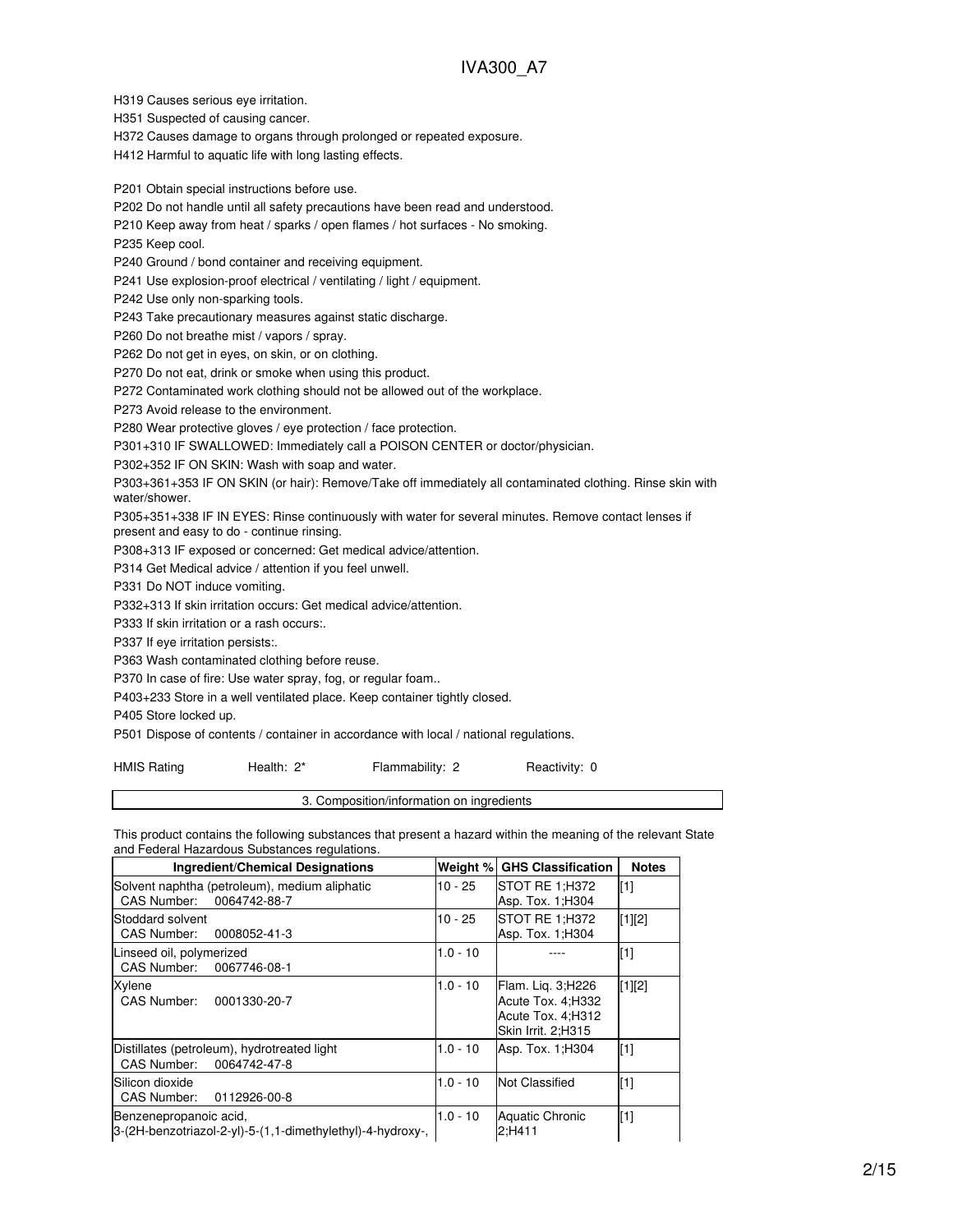| C7-9-branched and linear alkyl esters<br>CAS Number:<br>0127519-17-9                                                                                          |              |                                                                                                                                          |          |
|---------------------------------------------------------------------------------------------------------------------------------------------------------------|--------------|------------------------------------------------------------------------------------------------------------------------------------------|----------|
| Solvent naphtha (petroleum), light aromatic<br>CAS Number:<br>0064742-95-6                                                                                    | $1.0 - 10$   | Asp. Tox. 1; H304                                                                                                                        | [1]      |
| 1,2,4-trimethyl benzene<br>CAS Number:<br>0000095-63-6                                                                                                        | $1.0 - 10$   | Flam. Lig. 3;H226<br>Acute Tox. 4; H332<br>Eye Irrit. 2;H319<br>STOT SE 3:H335<br>Skin Irrit. 2:H315<br><b>Aquatic Chronic</b><br>2:H411 | [1]      |
| PROPRIETARY INGREDIENT<br>(NJTSR#678290-00-2-7477-P PCP<br>CAS Number:<br>Proprietary                                                                         | $1.0 - 10$   |                                                                                                                                          | $[1]$    |
| PROPRIETARY INGREDIENT<br>(NJTSR#678290-00-2-7478-P PCP<br>CAS Number: Proprietary                                                                            | $1.0 - 10$   |                                                                                                                                          | $[1]$    |
| Dipropylene glycol methyl ether<br>CAS Number:<br>0034590-94-8                                                                                                | $1.0 - 10$   | Not Classified                                                                                                                           | $[1][2]$ |
| Ethyl Benzene<br><b>CAS Number:</b><br>0000100-41-4                                                                                                           | $1.0 - 10$   | Flam. Lig. 2; H225<br>Acute Tox. 4; H332<br>STOT RE 2;H373<br>Asp. Tox. 1; H304                                                          | $[1][2]$ |
| Decanedioic acid, bis (2,2,6,6-tetramethyl-4 piperidinyl)<br>ester, reaction products with tert-Bu hydroperoxide and<br>octane<br>CAS Number:<br>0129757-67-1 | $1.0 - 10$   | Aquatic Chronic<br>4;H413                                                                                                                | $[1]$    |
| Methyl Ethyl Ketoxime (MEKO)<br><b>CAS Number:</b><br>0000096-29-7                                                                                            | $0.10 - 1.0$ | Carc. 2;H351<br>Acute Tox. 4; H312<br>Eye Dam. 1; H318<br>Skin Sens. 1;H317                                                              | $[1]$    |
| Cobalt 2-Ethyl Hexanoate<br><b>CAS Number:</b><br>0000136-52-7                                                                                                |              | 0.10 - 1.0 Acute Tox. 4; H302<br>Skin Irrit. 2;H315<br>Skin Sens. 1;H317<br><b>Aquatic Chronic</b><br>2:H411                             | $[1]$    |

[1] Substance classified with a health or environmental hazard.

[2] Substance with a workplace exposure limit.

[3] PBT-substance or vPvB-substance.

\*The full texts of the phrases are shown in Section 16.

## 4. First aid measures

## 4.1. Description of first aid measures

| General           | Remove contaminated clothing and shoes. Get medical attention immediately. Wash<br>clothing before reuse. Thoroughly clean or destroy contaminated shoes.                                                                                                                                             |
|-------------------|-------------------------------------------------------------------------------------------------------------------------------------------------------------------------------------------------------------------------------------------------------------------------------------------------------|
| Inhalation        | If inhaled, remove to fresh air. If not breathing, give artificial respiration. If breathing is<br>difficult, give oxygen. Get medical attention immediately.                                                                                                                                         |
| Eyes              | In case of contact, immediately flush eyes with plenty of water for at least 15 minutes.<br>Get medical attention immediately.                                                                                                                                                                        |
| <b>Skin</b>       | In case of contact, immediately flush skin with soap and plenty of water. Get medical<br>attention immediately.                                                                                                                                                                                       |
| Ingestion         | If swallowed, immediately contact Poison Control Center at 1-800-854-6813. DO NOT<br>induce vomiting unless instructed to do so by medical personnel. Never give anything<br>by mouth to an unconscious person.                                                                                       |
|                   | 4.2. Most important symptoms and effects, both acute and delayed                                                                                                                                                                                                                                      |
| Overview          | NOTICE: Reports have associated repeated and prolonged occupational<br>overexposure to solvents with permanent brain and nervous system damage.<br>Intentional misuse by deliberately concentrating and inhaling the contents may be<br>harmful or fatal. Avoid contact with eyes, skin and clothing. |
| <b>Inhalation</b> | Harmful if inhaled. Causes nose and throat irritation. Vapors may affect the brain or<br>nervous system causing dizziness, headache or nausea.                                                                                                                                                        |
| Eyes              | Causes severe eye irritation. Avoid contact with eyes.                                                                                                                                                                                                                                                |
| Skin              | Causes skin irritation. May be harmful if absorbed through the skin.                                                                                                                                                                                                                                  |
|                   |                                                                                                                                                                                                                                                                                                       |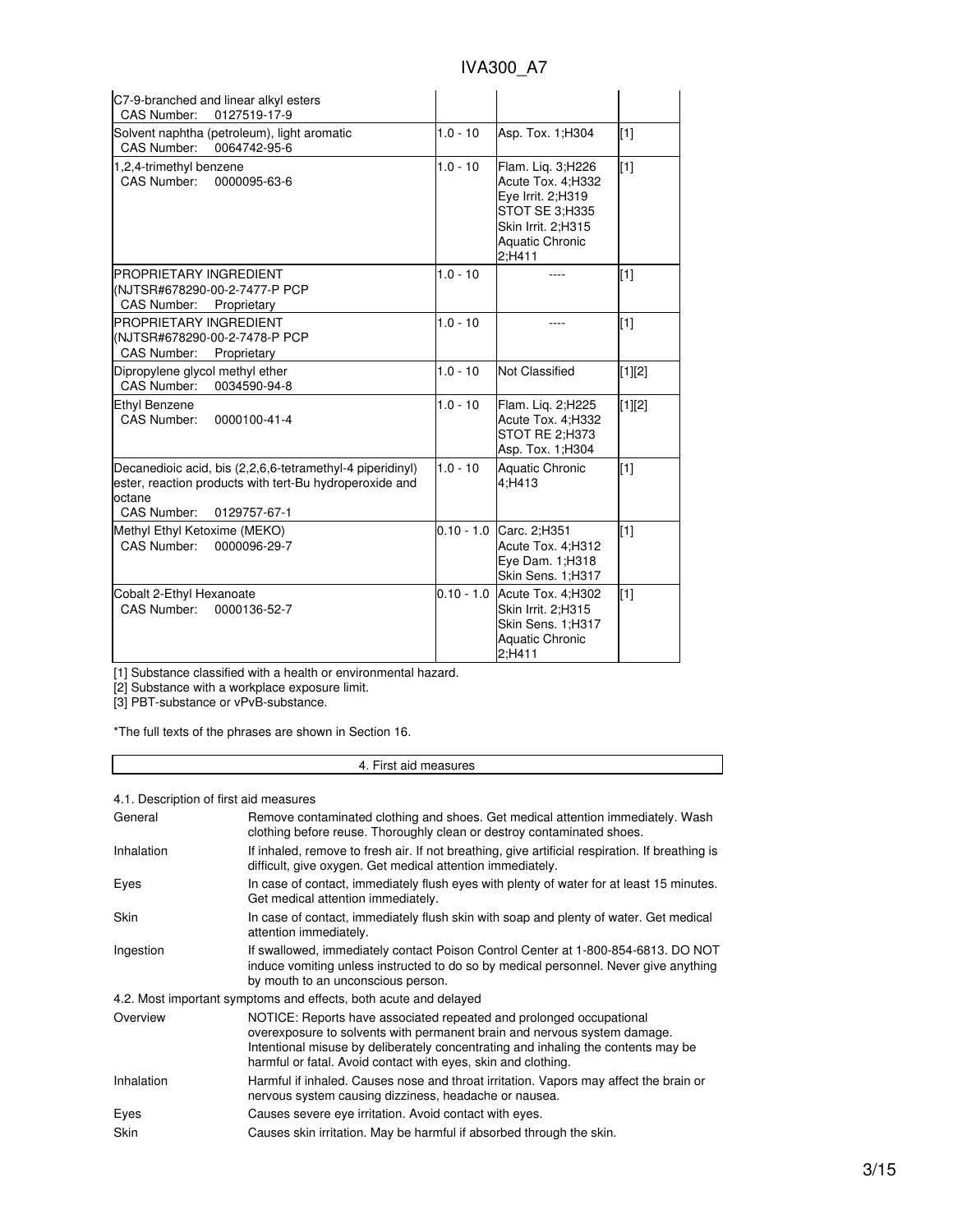Ingestion Harmful if swallowed. May cause abdominal pain, nausea, vomiting, diarrhea, or drowsiness.

#### Chronic effects

5. Fire-fighting measures

#### 5.1. Extinguishing media

CAUTION: This product has a very low flashpoint. Use of water spray when fighting fire may be inefficient. SMALL FIRES: Use dry chemical, CO2, water spray or alcohol-resistant foam. LARGE FIRES: Use water spray, fog, or alcohol-resistant foam. Do not use straight streams. Move containers from fire area if you can do so without risk. Runoff from fire control may cause pollution. Dike fire control water for later disposal. Do not scatter the material.

5.2. Special hazards arising from the substance or mixture

No data available

5.3. Advice for fire-fighters

Cool closed containers exposed to fire by spraying them with water. Do not allow run off water and contaminants from fire fighting to enter drains or water courses.

ERG Guide No.

6. Accidental release measures

#### 6.1. Personal precautions, protective equipment and emergency procedures

ELIMINATE ALL IGNITION SOURCES (no smoking, flares, sparks or flames in immediate area). Use only non-sparking equipment to handle spilled material and absorbent. Do not touch or walk through spilled material. Stop leak if you can do so without risk. Prevent entry into waterways, sewers, basements or confined areas. A vapor suppressing foam may be used to reduce vapors. Absorb or cover with dry earth, sand, or other non-combustible material and transfer to containers. Use non-sparking tools to collect absorbed material.

6.2. Environmental precautions

Do not allow spills to enter drains or watercourses.

6.3. Methods and material for containment and cleaning up

CALL CHEMTREC at (800)-424-9300 for emergency response. Isolate spill or leak area immediately for at least 25 to 50 meters (80 to 160 feet) in all directions. Keep unauthorized personnel away. Stay upwind. Keep out of low areas. Ventilate closed spaces before entering. LARGE SPILLS: Consider initial downwind evacuation for at least 300 meters (1000 feet).

7. Handling and storage

7.1. Precautions for safe handling

#### Handling

Protective equipment should be selected to provide protection from exposure to the chemicals listed in Section 3 of this document. Depending on the site-specific conditions of use, protective gloves, apron, boots, head and face protection may be required to prevent contact. The equipment must be thoroughly cleaned, or discared after each use.

In Storage

Keep away from heat, sparks and flame.

7.2. Conditions for safe storage, including any incompatibilities

Store between 40-100F (4-38C).

Do not get in eyes, on skin or clothing.

No data available

Do not smoke. Extinguish all flames and pilot lights, and turn off stoves, heaters, electric motors and other sources of ignition during use and until all vapors are gone.

7.3. Specific end use(s)

Close container after each use.

Wash thoroughly after handling.

Prevent build-up of vapors by opening all windows and doors to achieve cross-ventilation.

8. Exposure controls and personal protection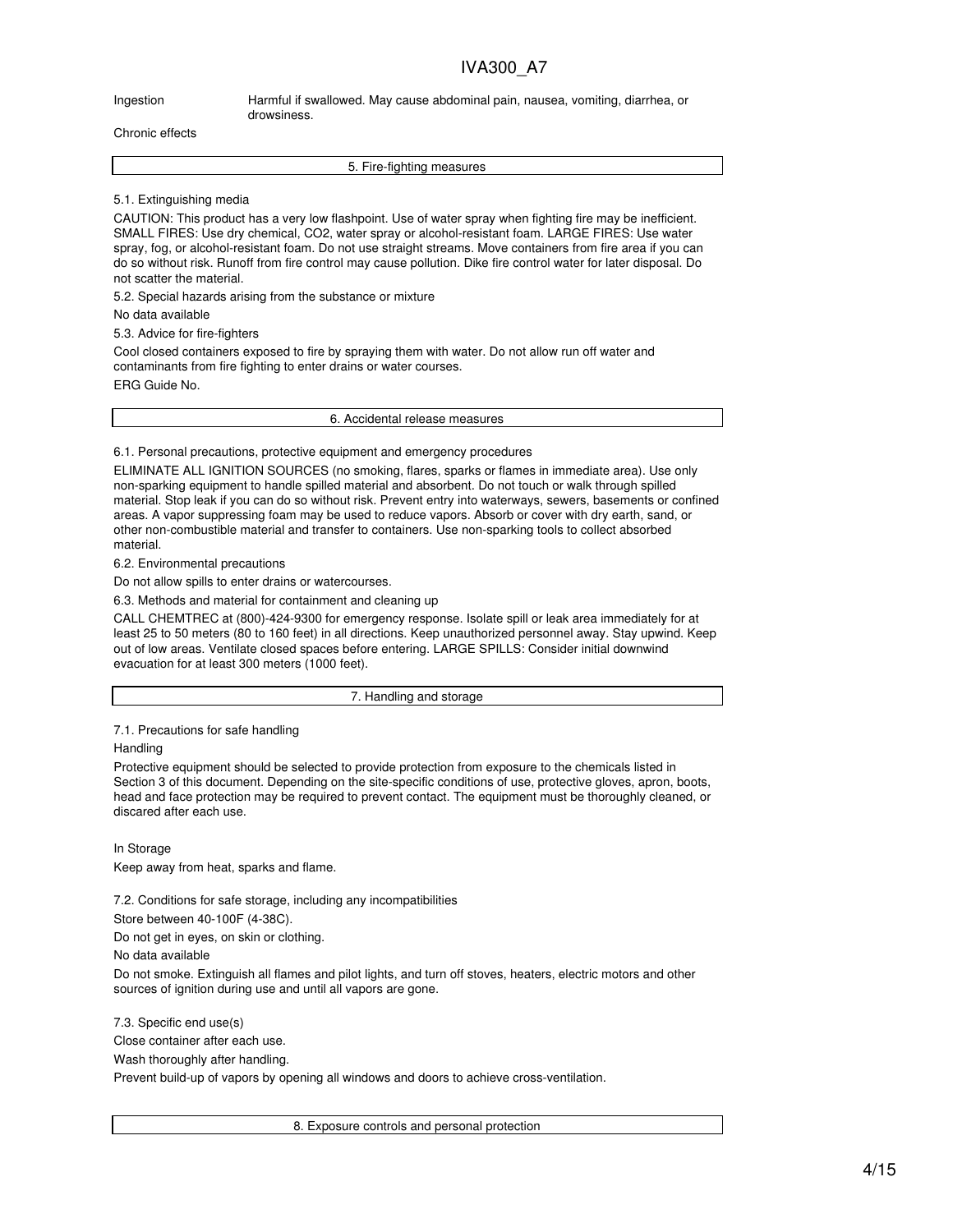## 8.1. Control parameters

| Exposure |
|----------|
|          |

| CAS No.             | Ingredient                                | <b>Source</b> | Value                                                                                    |
|---------------------|-------------------------------------------|---------------|------------------------------------------------------------------------------------------|
|                     | 0000095-63-6 1,2,4-trimethyl benzene      | OSHA          | No Established Limit                                                                     |
|                     |                                           | <b>ACGIH</b>  | No Established Limit                                                                     |
|                     |                                           | <b>NIOSH</b>  | 25 ppm TWA; 125 mg/m3<br>TWA                                                             |
|                     |                                           | Supplier      | No Established Limit                                                                     |
|                     |                                           | OHSA.<br>CAN  | No Established Limit                                                                     |
|                     |                                           | Mexico        | No Established Limit                                                                     |
|                     |                                           | Brazil        | No Established Limit                                                                     |
|                     | 0000096-29-7 Methyl Ethyl Ketoxime (MEKO) | <b>OSHA</b>   | No Established Limit                                                                     |
|                     |                                           | <b>ACGIH</b>  | No Established Limit                                                                     |
|                     |                                           | NIOSH         | No Established Limit                                                                     |
|                     |                                           | Supplier      | No Established Limit                                                                     |
|                     |                                           | OHSA,<br>CAN  | No Established Limit                                                                     |
|                     |                                           | Mexico        | No Established Limit                                                                     |
|                     |                                           | Brazil        | No Established Limit                                                                     |
|                     | 0000100-41-4 Ethyl Benzene                | OSHA          | 100 ppm TWA; 435<br>mg/m3 TWA125 ppm<br>STEL; 545 mg/m3 STEL                             |
|                     |                                           | <b>ACGIH</b>  | 20 ppm TWA                                                                               |
|                     |                                           | <b>NIOSH</b>  | 100 ppm TWA; 435<br>mg/m3 TWA125 ppm<br>STEL; 545 mg/m3<br>STEL800 ppm IDLH (10%<br>LEL) |
|                     |                                           | Supplier      | No Established Limit                                                                     |
|                     |                                           | OHSA,<br>CAN  | 20 ppm TWA                                                                               |
|                     |                                           | Mexico        | 20 ppm TWA VLE-PPT                                                                       |
|                     |                                           | Brazil        | 78 ppm TWA LT; 340<br>mg/m3 TWA LT                                                       |
|                     | 0000136-52-7 Cobalt 2-Ethyl Hexanoate     | OSHA          | No Established Limit                                                                     |
|                     |                                           | <b>ACGIH</b>  | No Established Limit                                                                     |
|                     |                                           | <b>NIOSH</b>  | No Established Limit                                                                     |
|                     |                                           | Supplier      | No Established Limit                                                                     |
|                     |                                           | OHSA,<br>CAN  | No Established Limit                                                                     |
|                     |                                           | Mexico        | No Established Limit                                                                     |
|                     |                                           | Brazil        | No Established Limit                                                                     |
| 0001330-20-7 Xylene |                                           | OSHA          | 100 ppm TWA; 435<br>mg/m3 TWA150 ppm<br>STEL; 655 mg/m3 STEL                             |
|                     |                                           | <b>ACGIH</b>  | 100 ppm TWA150 ppm<br><b>STEL</b>                                                        |
|                     |                                           | <b>NIOSH</b>  | No Established Limit                                                                     |
|                     |                                           | Supplier      | No Established Limit                                                                     |
|                     |                                           | OHSA,<br>CAN  | 100 ppm TWA150 ppm<br>STEL                                                               |
|                     |                                           | Mexico        | 100 ppm TWA<br>VLE-PPT150 ppm STEL<br>[PPT-CT]                                           |
|                     |                                           | Brazil        | 78 ppm TWA LT; 340<br>mg/m3 TWA LT                                                       |
|                     | 0008052-41-3 Stoddard solvent             | OSHA          | 500 ppm TWA; 2900<br>mg/m3 TWA                                                           |
|                     |                                           | <b>ACGIH</b>  | 100 ppm TWA                                                                              |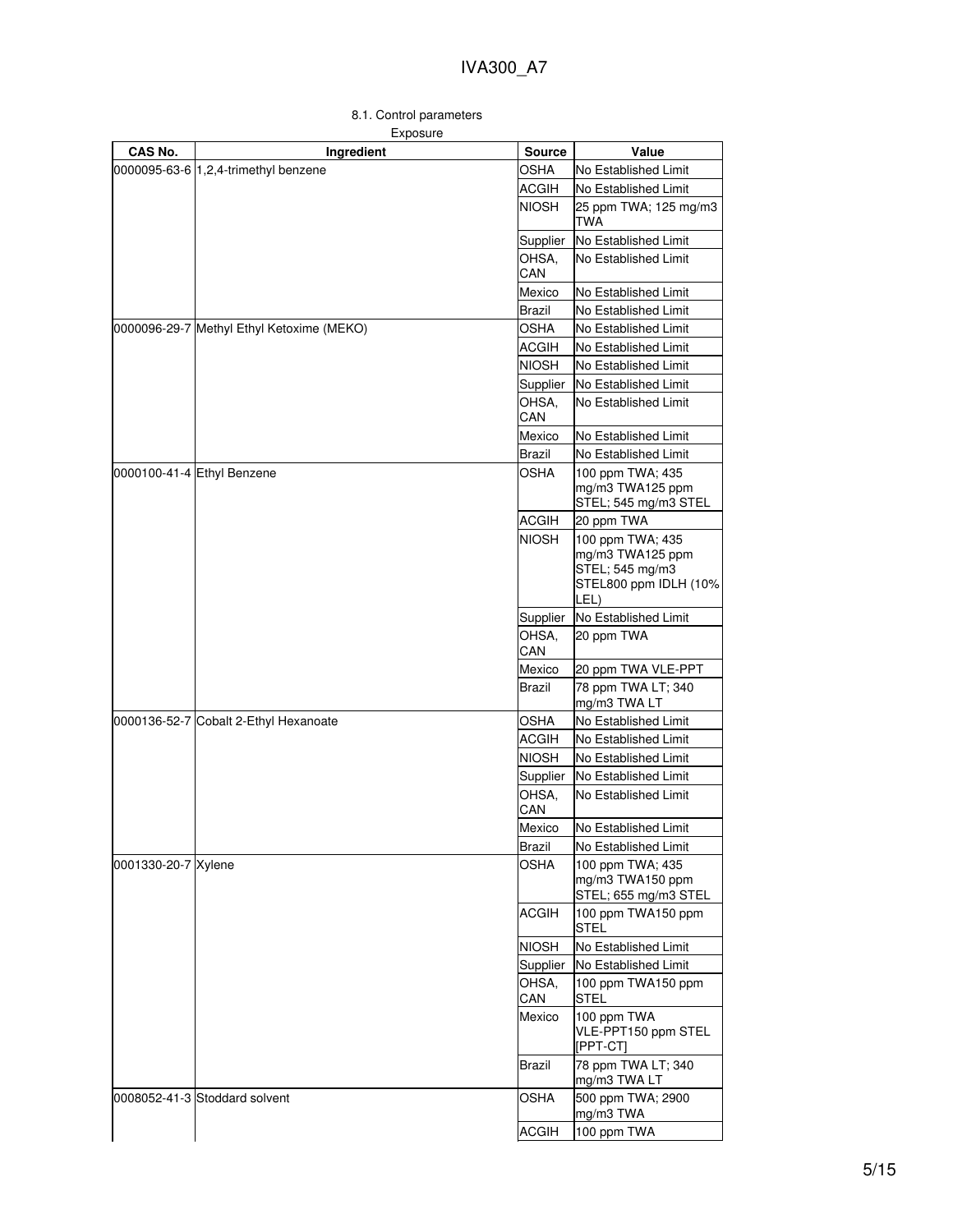| <b>IVA300 A7</b> |  |
|------------------|--|
|                  |  |

|                                                            | <b>NIOSH</b>      | 350 mg/m3 TWA1800<br>mg/m3 Ceiling (15                                      |
|------------------------------------------------------------|-------------------|-----------------------------------------------------------------------------|
|                                                            |                   | min)20000 mg/m3 IDLH                                                        |
|                                                            | Supplier          | No Established Limit                                                        |
|                                                            | OHSA,<br>CAN      | 525 mg/m3 TWA (140C<br>Flash aliphatic solvent)                             |
|                                                            | Mexico            | 100 ppm TWA VLE-PPT                                                         |
|                                                            | Brazil            | No Established Limit                                                        |
| 0034590-94-8 Dipropylene glycol methyl ether               | <b>OSHA</b>       | 100 ppm TWA; 600<br>mg/m3 TWA150 ppm<br>STEL; 900 mg/m3 STEL                |
|                                                            | <b>ACGIH</b>      | 100 ppm TWA150 ppm<br><b>STEL</b>                                           |
|                                                            | <b>NIOSH</b>      | 100 ppm TWA; 600<br>mg/m3 TWA150 ppm<br>STEL; 900 mg/m3<br>STEL600 ppm IDLH |
|                                                            | Supplier          | No Established Limit                                                        |
|                                                            | OHSA,<br>CAN      | 100 ppm TWA150 ppm<br>STEL                                                  |
|                                                            | Mexico            | 100 ppm TWA<br>VLE-PPT150 ppm STEL<br>[PPT-CT]                              |
|                                                            | Brazil            | No Established Limit                                                        |
| 0064742-47-8 Distillates (petroleum), hydrotreated light   | OSHA              | No Established Limit                                                        |
|                                                            | ACGIH             | No Established Limit                                                        |
|                                                            | NIOSH             | No Established Limit                                                        |
|                                                            | Supplier          | No Established Limit                                                        |
|                                                            | OHSA.<br>CAN      | No Established Limit                                                        |
|                                                            | Mexico            | No Established Limit                                                        |
|                                                            | Brazil            | No Established Limit                                                        |
| 0064742-88-7 Solvent naphtha (petroleum), medium aliphatic | OSHA              | No Established Limit                                                        |
|                                                            | ACGIH             | No Established Limit                                                        |
|                                                            | <b>NIOSH</b>      | No Established Limit                                                        |
|                                                            | Supplier          | No Established Limit                                                        |
|                                                            | OHSA,<br>CAN      | No Established Limit                                                        |
|                                                            | Mexico            | No Established Limit                                                        |
|                                                            | Brazil            | No Established Limit                                                        |
| 0064742-95-6  Solvent naphtha (petroleum), light aromatic  | OSHA              | No Established Limit                                                        |
|                                                            | <b>ACGIH</b>      | No Established Limit                                                        |
|                                                            | <b>NIOSH</b>      | No Established Limit                                                        |
|                                                            | Supplier          | No Established Limit                                                        |
|                                                            | OHSA,<br>CAN      | No Established Limit                                                        |
|                                                            | Mexico            | No Established Limit                                                        |
|                                                            | <b>Brazil</b>     | No Established Limit                                                        |
| 0067746-08-1 Linseed oil, polymerized                      | <b>OSHA</b>       | No Established Limit                                                        |
|                                                            | <b>ACGIH</b>      | No Established Limit                                                        |
|                                                            | <b>NIOSH</b>      | No Established Limit                                                        |
|                                                            |                   |                                                                             |
|                                                            |                   |                                                                             |
|                                                            | Supplier<br>OHSA. | No Established Limit<br>No Established Limit                                |
|                                                            | CAN               |                                                                             |
|                                                            | Mexico            | No Established Limit                                                        |
|                                                            | Brazil            | No Established Limit                                                        |
| 0112926-00-8 Silicon dioxide                               | OSHA              | No Established Limit                                                        |
|                                                            | <b>ACGIH</b>      | No Established Limit                                                        |
|                                                            | <b>NIOSH</b>      | No Established Limit                                                        |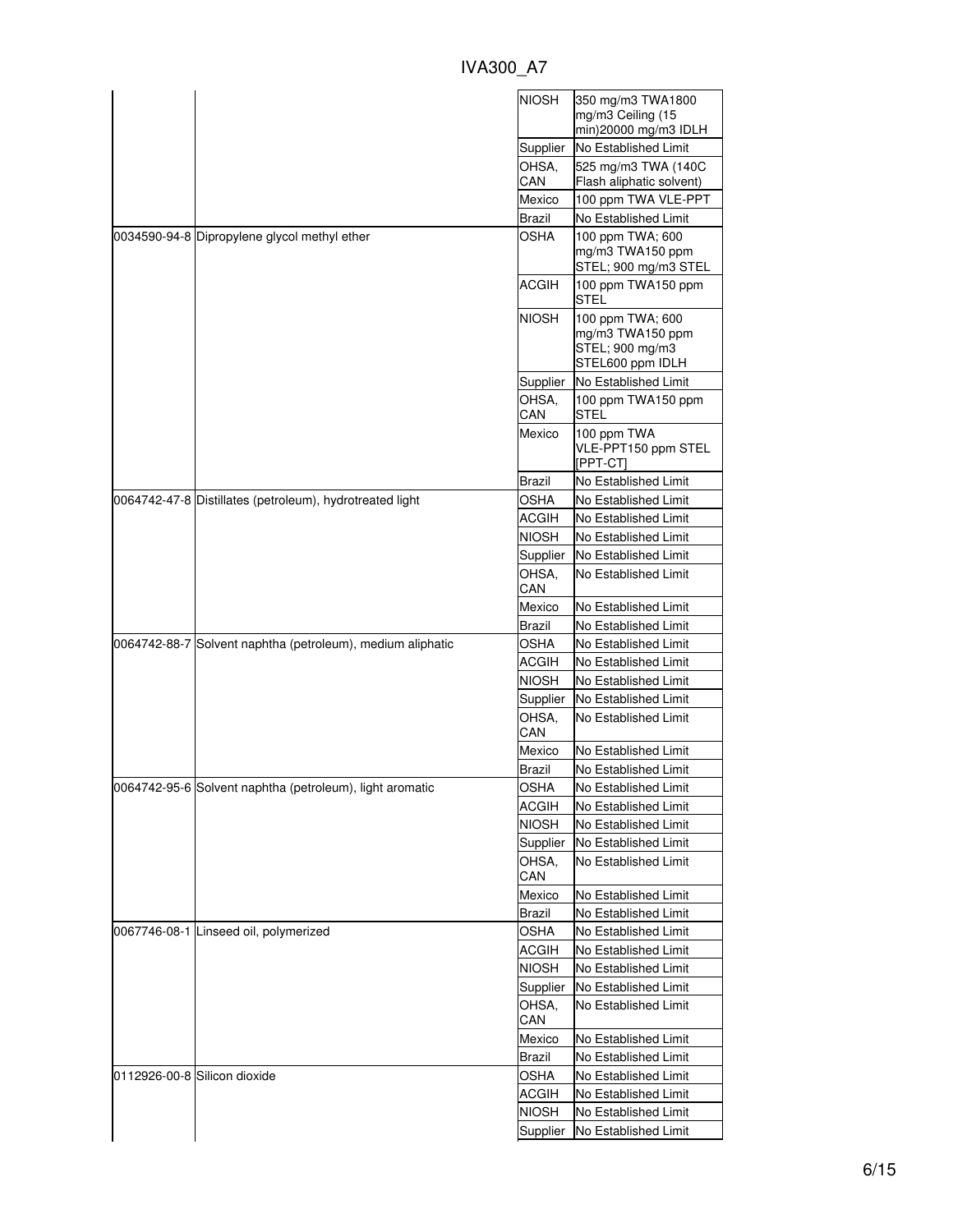|             |                                                                        | OHSA.<br>CAN  | No Established Limit        |
|-------------|------------------------------------------------------------------------|---------------|-----------------------------|
|             |                                                                        | Mexico        | No Established Limit        |
|             |                                                                        | <b>Brazil</b> | No Established Limit        |
|             | 0127519-17-9 Benzenepropanoic acid,                                    | <b>OSHA</b>   | No Established Limit        |
|             | 3-(2H-benzotriazol-2-yl)-5-(1,1-dimethylethyl)-4-hydroxy-,             | <b>ACGIH</b>  | No Established Limit        |
|             | C7-9-branched and linear alkyl esters                                  | <b>NIOSH</b>  | No Established Limit        |
|             |                                                                        | Supplier      | <b>No Established Limit</b> |
|             |                                                                        | OHSA,<br>CAN  | No Established Limit        |
|             |                                                                        | Mexico        | No Established Limit        |
|             |                                                                        | <b>Brazil</b> | No Established Limit        |
|             | 0129757-67-1 Decanedioic acid, bis (2,2,6,6-tetramethyl-4 piperidinyl) | <b>OSHA</b>   | No Established Limit        |
|             | ester, reaction products with tert-Bu hydroperoxide and                | <b>ACGIH</b>  | No Established Limit        |
|             | octane                                                                 | <b>NIOSH</b>  | No Established Limit        |
|             |                                                                        | Supplier      | No Established Limit        |
|             |                                                                        | OHSA.<br>CAN  | No Established Limit        |
|             |                                                                        | Mexico        | No Established Limit        |
|             |                                                                        | Brazil        | No Established Limit        |
| Proprietary | PROPRIETARY INGREDIENT<br>(NJTSR#678290-00-2-7477-P PCP                | OSHA          | No Established Limit        |
|             |                                                                        | <b>ACGIH</b>  | No Established Limit        |
|             |                                                                        | <b>NIOSH</b>  | No Established Limit        |
|             |                                                                        | Supplier      | No Established Limit        |
|             |                                                                        | OHSA,<br>CAN  | No Established Limit        |
|             |                                                                        | Mexico        | No Established Limit        |
|             |                                                                        | <b>Brazil</b> | No Established Limit        |
| Proprietary | <b>PROPRIETARY INGREDIENT</b>                                          | <b>OSHA</b>   | No Established Limit        |
|             | (NJTSR#678290-00-2-7478-P PCP                                          | <b>ACGIH</b>  | No Established Limit        |
|             |                                                                        | <b>NIOSH</b>  | No Established Limit        |
|             |                                                                        | Supplier      | No Established Limit        |
|             |                                                                        | OHSA,<br>CAN  | No Established Limit        |
|             |                                                                        | Mexico        | No Established Limit        |
|             |                                                                        | Brazil        | No Established Limit        |

| <b>Health Data</b>  |                                                                                                                                            |               |                                                                         |  |
|---------------------|--------------------------------------------------------------------------------------------------------------------------------------------|---------------|-------------------------------------------------------------------------|--|
| CAS No.             | Ingredient                                                                                                                                 | <b>Source</b> | Value                                                                   |  |
|                     | 0000095-63-6 1,2,4-trimethyl benzene                                                                                                       | <b>NIOSH</b>  | No Established Limit                                                    |  |
|                     | 0000096-29-7 Methyl Ethyl Ketoxime (MEKO)                                                                                                  | <b>NIOSH</b>  | No Established Limit                                                    |  |
|                     | 0000100-41-4 Ethyl Benzene                                                                                                                 |               | NIOSH Eye skin                                                          |  |
|                     | 0000136-52-7 Cobalt 2-Ethyl Hexanoate                                                                                                      | <b>NIOSH</b>  | No Established Limit                                                    |  |
| 0001330-20-7 Xylene |                                                                                                                                            | <b>NIOSH</b>  | Central nervous system<br>depressant; respiratory and<br>eye irritation |  |
|                     | 0008052-41-3 Stoddard solvent                                                                                                              |               | NIOSH Eye nose                                                          |  |
|                     | 0034590-94-8 Dipropylene glycol methyl ether                                                                                               | NIOSH         | Narcotic effects mild<br>lirritation of the nose and<br>eyes            |  |
|                     | 0064742-47-8 Distillates (petroleum), hydrotreated light                                                                                   | <b>NIOSH</b>  | No Established Limit                                                    |  |
|                     | 0064742-88-7 Solvent naphtha (petroleum), medium aliphatic                                                                                 | <b>NIOSH</b>  | No Established Limit                                                    |  |
|                     | 0064742-95-6 Solvent naphtha (petroleum), light aromatic                                                                                   | NIOSH         | No Established Limit                                                    |  |
|                     | 0067746-08-1 Linseed oil, polymerized                                                                                                      | <b>NIOSH</b>  | No Established Limit                                                    |  |
|                     | 0112926-00-8 Silicon dioxide                                                                                                               | <b>NIOSH</b>  | No Established Limit                                                    |  |
|                     | 0127519-17-9 Benzenepropanoic acid,<br>3-(2H-benzotriazol-2-yl)-5-(1,1-dimethylethyl)-4-hydroxy-,<br>C7-9-branched and linear alkyl esters | NIOSH         | No Established Limit                                                    |  |
| 0129757-67-1        |                                                                                                                                            | <b>NIOSH</b>  | No Established Limit                                                    |  |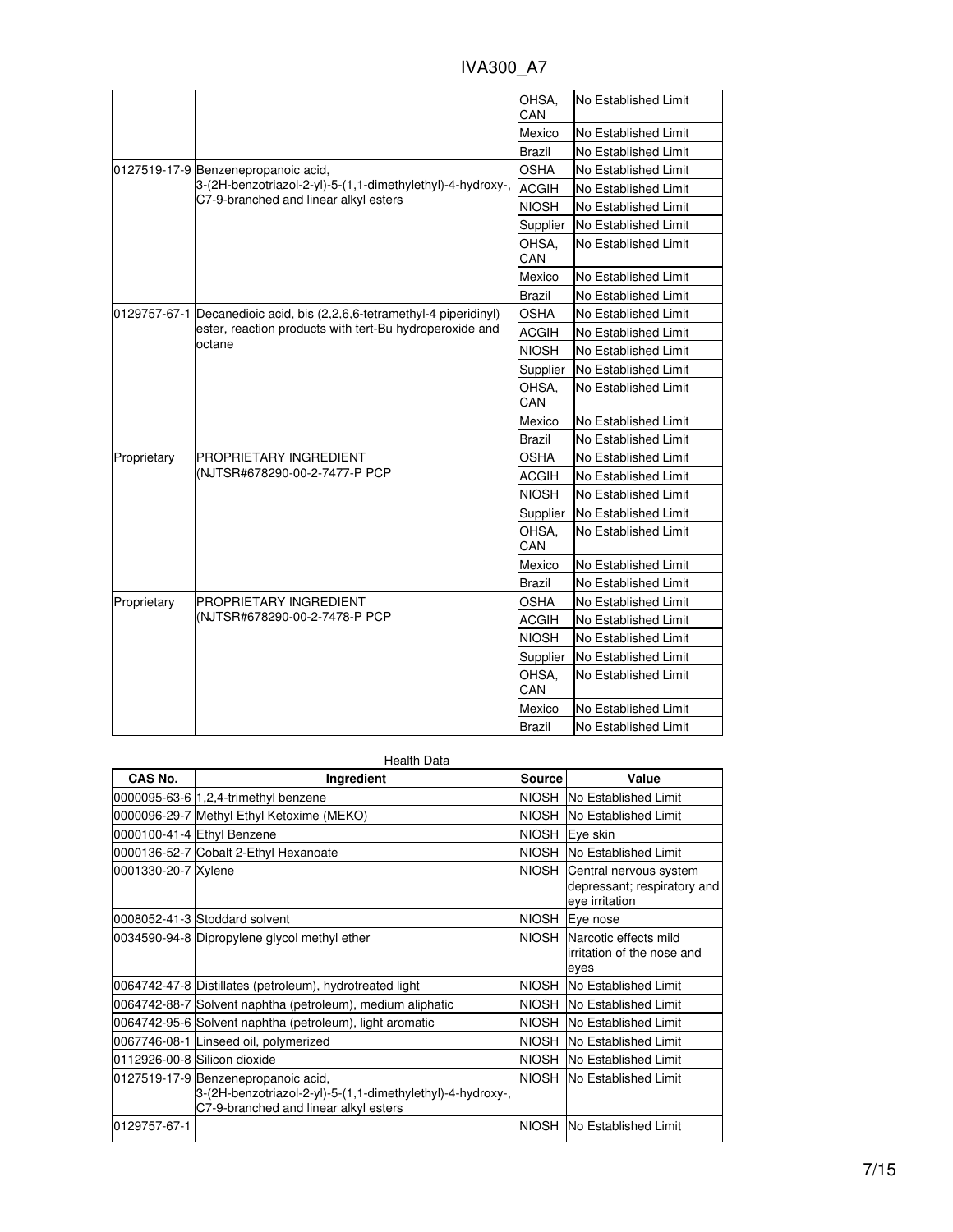|             | Decanedioic acid, bis (2,2,6,6-tetramethyl-4 piperidinyl)<br>ester, reaction products with tert-Bu hydroperoxide and<br>octane |                                    |
|-------------|--------------------------------------------------------------------------------------------------------------------------------|------------------------------------|
| Proprietary | <b>IPROPRIETARY INGREDIENT</b><br>(NJTSR#678290-00-2-7477-P PCP                                                                | <b>NIOSH INO Established Limit</b> |
| Proprietary | <b>IPROPRIETARY INGREDIENT</b><br>I(NJTSR#678290-00-2-7478-P PCP                                                               | NIOSH No Established Limit         |

| CAS No.             | Ingredient                                                 | Source      | Value                                                                     |
|---------------------|------------------------------------------------------------|-------------|---------------------------------------------------------------------------|
|                     | 0000095-63-6 1,2,4-trimethyl benzene                       |             | Select Carcinogen: No                                                     |
|                     |                                                            | NTP         | Known: No; Suspected: No                                                  |
|                     |                                                            | IARC        | Group 1: No; Group 2a: No;                                                |
|                     |                                                            |             | Group 2b: No; Group 3: No;                                                |
|                     |                                                            |             | Group 4: No;                                                              |
|                     | 0000096-29-7 Methyl Ethyl Ketoxime (MEKO)                  | <b>OSHA</b> | Select Carcinogen: No                                                     |
|                     |                                                            | <b>NTP</b>  | Known: No; Suspected: No                                                  |
|                     |                                                            | <b>IARC</b> | Group 1: No; Group 2a: No;<br>Group 2b: No; Group 3: No;<br>Group 4: No;  |
|                     | 0000100-41-4 Ethyl Benzene                                 | <b>OSHA</b> | Select Carcinogen: Yes                                                    |
|                     |                                                            | <b>NTP</b>  | Known: No; Suspected: No                                                  |
|                     |                                                            | <b>IARC</b> | Group 1: No; Group 2a: No;<br>Group 2b: Yes; Group<br>3: No; Group 4: No; |
|                     | 0000136-52-7 Cobalt 2-Ethyl Hexanoate                      | <b>OSHA</b> | Select Carcinogen: No                                                     |
|                     |                                                            | <b>NTP</b>  | Known: No; Suspected: No                                                  |
|                     |                                                            | <b>IARC</b> | Group 1: No; Group 2a: No;<br>Group 2b: No; Group 3: No;<br>Group 4: No;  |
| 0001330-20-7 Xylene |                                                            | OSHA        | Select Carcinogen: No                                                     |
|                     |                                                            | <b>NTP</b>  | Known: No; Suspected: No                                                  |
|                     |                                                            | <b>IARC</b> | Group 1: No; Group 2a: No;<br>Group 2b: No; Group<br>3: Yes; Group 4: No; |
|                     | 0008052-41-3 Stoddard solvent                              | OSHA        | Select Carcinogen: No                                                     |
|                     |                                                            | <b>NTP</b>  | Known: No; Suspected: No                                                  |
|                     |                                                            | <b>IARC</b> | Group 1: No; Group 2a: No;<br>Group 2b: No; Group 3: No;<br>Group 4: No;  |
|                     | 0034590-94-8 Dipropylene glycol methyl ether               | OSHA        | Select Carcinogen: No                                                     |
|                     |                                                            | <b>NTP</b>  | Known: No; Suspected: No                                                  |
|                     |                                                            | <b>IARC</b> | Group 1: No; Group 2a: No;<br>Group 2b: No; Group 3: No;<br>Group 4: No;  |
|                     | 0064742-47-8 Distillates (petroleum), hydrotreated light   | OSHA        | Select Carcinogen: No                                                     |
|                     |                                                            | <b>NTP</b>  | Known: No; Suspected: No                                                  |
|                     |                                                            | <b>IARC</b> | Group 1: No; Group 2a: No;<br>Group 2b: No; Group 3: No;<br>Group 4: No;  |
|                     | 0064742-88-7 Solvent naphtha (petroleum), medium aliphatic | OSHA        | Select Carcinogen: No                                                     |
|                     |                                                            | <b>NTP</b>  | Known: No; Suspected: No                                                  |
|                     |                                                            | IARC        | Group 1: No; Group 2a: No;<br>Group 2b: No; Group 3: No;<br>Group 4: No;  |
|                     | 0064742-95-6 Solvent naphtha (petroleum), light aromatic   | OSHA        | Select Carcinogen: No                                                     |
|                     |                                                            | NTP         | Known: No; Suspected: No                                                  |
|                     |                                                            | <b>IARC</b> | Group 1: No; Group 2a: No;<br>Group 2b: No; Group 3: No;<br>Group 4: No;  |
|                     | 0067746-08-1 Linseed oil, polymerized                      | <b>OSHA</b> | Select Carcinogen: No                                                     |
|                     |                                                            |             |                                                                           |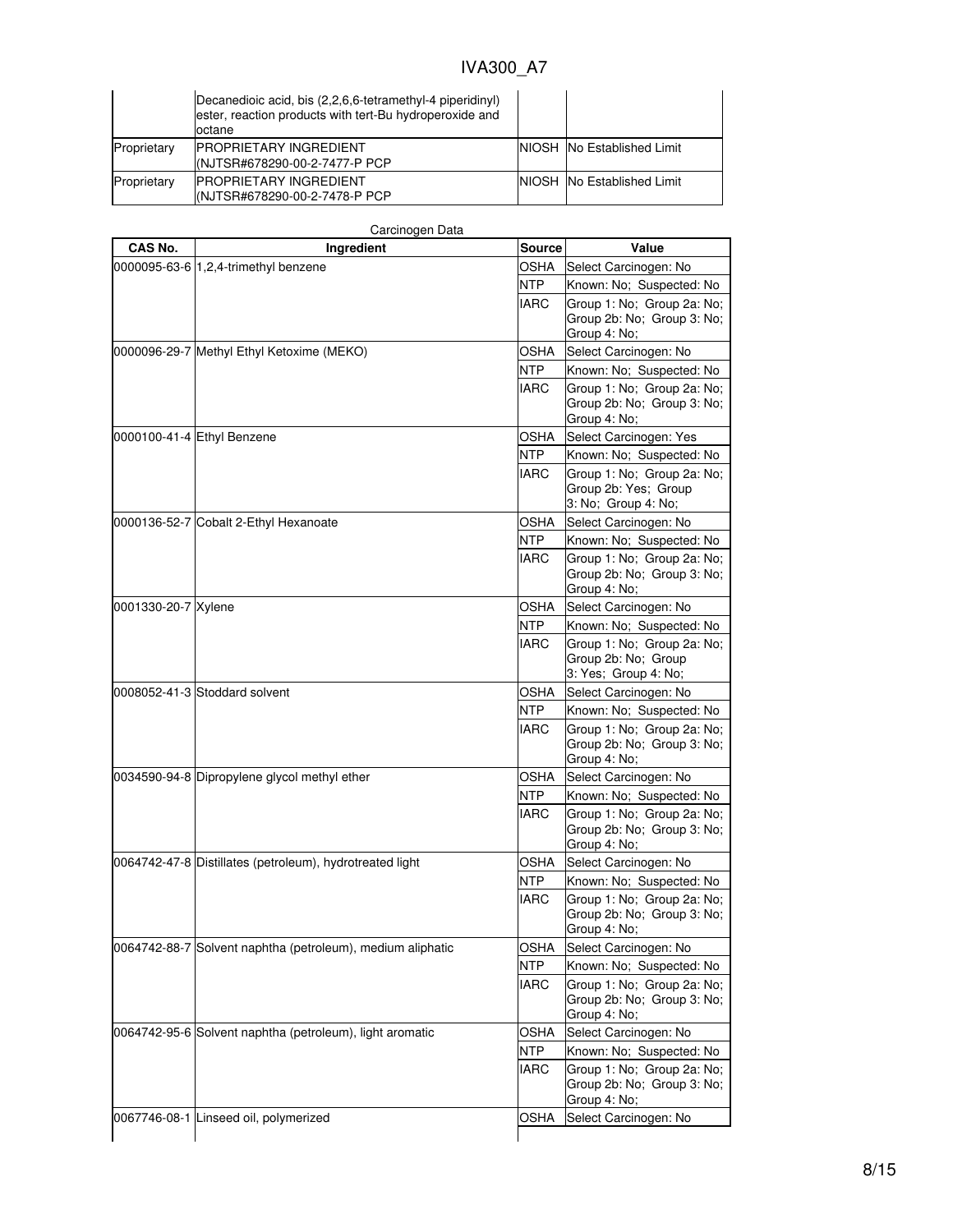| IVA300 A7 |  |
|-----------|--|
|           |  |

|             |                                                                        | <b>NTP</b>  | Known: No: Suspected: No                                                  |
|-------------|------------------------------------------------------------------------|-------------|---------------------------------------------------------------------------|
|             |                                                                        | <b>IARC</b> | Group 1: No; Group 2a: No;<br>Group 2b: No: Group 3: No:<br>Group 4: No;  |
|             | 0112926-00-8 Silicon dioxide                                           | <b>OSHA</b> | Select Carcinogen: No                                                     |
|             |                                                                        | <b>NTP</b>  | Known: No; Suspected: No                                                  |
|             |                                                                        | <b>IARC</b> | Group 1: No; Group 2a: No;<br>Group 2b: No; Group<br>3: Yes: Group 4: No: |
|             | 0127519-17-9 Benzenepropanoic acid,                                    | <b>OSHA</b> | Select Carcinogen: No                                                     |
|             | 3-(2H-benzotriazol-2-yl)-5-(1,1-dimethylethyl)-4-hydroxy-,             | <b>NTP</b>  | Known: No; Suspected: No                                                  |
|             | C7-9-branched and linear alkyl esters                                  | <b>IARC</b> | Group 1: No: Group 2a: No:<br>Group 2b: No; Group 3: No;<br>Group 4: No;  |
|             | 0129757-67-1 Decanedioic acid, bis (2,2,6,6-tetramethyl-4 piperidinyl) | <b>OSHA</b> | Select Carcinogen: No                                                     |
|             | ester, reaction products with tert-Bu hydroperoxide and<br>octane      | <b>NTP</b>  | Known: No: Suspected: No                                                  |
|             |                                                                        |             | Group 1: No; Group 2a: No;<br>Group 2b: No: Group 3: No:<br>Group 4: No:  |
| Proprietary | <b>PROPRIETARY INGREDIENT</b>                                          | <b>OSHA</b> | Select Carcinogen: No                                                     |
|             | (NJTSR#678290-00-2-7477-P PCP                                          | <b>NTP</b>  | Known: No; Suspected: No                                                  |
|             |                                                                        | <b>IARC</b> | Group 1: No; Group 2a: No;<br>Group 2b: No: Group 3: No:<br>Group 4: No;  |
| Proprietary | <b>PROPRIETARY INGREDIENT</b>                                          | <b>OSHA</b> | Select Carcinogen: No                                                     |
|             | (NJTSR#678290-00-2-7478-P PCP                                          | <b>NTP</b>  | Known: No; Suspected: No                                                  |
|             |                                                                        | <b>IARC</b> | Group 1: No; Group 2a: No;<br>Group 2b: No: Group 3: No:<br>Group 4: No;  |

### 8.2. Exposure controls

| Respiratory                 | Select equipment to provide protection from the ingredients listed in Section 3 of this<br>document. Ensure fresh air entry during application and drying. If you experience eye<br>watering, headache or dizziness or if air monitoring demonstrates dust, vapor, or mist<br>levels are above applicable limits, wear an appropriate, properly fitted respirator<br>(NIOSH approved) during and after application. Follow respirator manufacturer's<br>directions for respirator use. FOR USERS OF 3M RESPIRATORY PROTECTION<br>ONLY: For information and assistance on 3M occupational health and safety<br>products, call OH&ESD Technical Service toll free in U.S.A. 1-800-243-4630, in<br>Canada call 1-800-267-4414. Please do not contact these numbers regarding other<br>manufacturer's respiratory protection products. 3M does not endorse the accuracy of<br>the information contained in this Material Safety Data Sheet. |
|-----------------------------|-----------------------------------------------------------------------------------------------------------------------------------------------------------------------------------------------------------------------------------------------------------------------------------------------------------------------------------------------------------------------------------------------------------------------------------------------------------------------------------------------------------------------------------------------------------------------------------------------------------------------------------------------------------------------------------------------------------------------------------------------------------------------------------------------------------------------------------------------------------------------------------------------------------------------------------------|
| Eyes                        | Avoid contact with eyes. Protective equipment should be selected to provide<br>protection from exposure to the chemicals listed in Section 3 of this document.<br>Depending on the site-specific conditions of use, safety glasses, chemical goggles,<br>and/or head and face protection may be required to prevent contact. The equipment<br>must be thoroughly cleaned, or discarded after each use.                                                                                                                                                                                                                                                                                                                                                                                                                                                                                                                                  |
| Skin                        | Protective equipment should be selected to provide protection from exposure to the<br>chemicals listed in Section 3 of this document. Depending on the site-specific<br>conditions of use, protective gloves, apron, boots, head and face protection may be<br>required to prevent contact. The equipment must be thoroughly cleaned, or discarded<br>after each use.                                                                                                                                                                                                                                                                                                                                                                                                                                                                                                                                                                   |
| <b>Engineering Controls</b> | Depending on the site-specific conditions of use, provide adequate ventilation.                                                                                                                                                                                                                                                                                                                                                                                                                                                                                                                                                                                                                                                                                                                                                                                                                                                         |
| <b>Other Work Practices</b> | Emergency eye wash fountains and safety showers should be available in the<br>immediate vicinity of any potential exposure. Use good personal hygiene practices.<br>Wash hands before eating, drinking, using toilet facilities, etc. Promptly remove soiled<br>clothing and wash clothing thoroughly before reuse. Shower after work using plenty of<br>soap and water.                                                                                                                                                                                                                                                                                                                                                                                                                                                                                                                                                                |
|                             | 9. Physical and chemical properties                                                                                                                                                                                                                                                                                                                                                                                                                                                                                                                                                                                                                                                                                                                                                                                                                                                                                                     |
| Appearance                  | <b>Coloured Liquid</b>                                                                                                                                                                                                                                                                                                                                                                                                                                                                                                                                                                                                                                                                                                                                                                                                                                                                                                                  |

Odor threshold Not Measured pH No Established Limit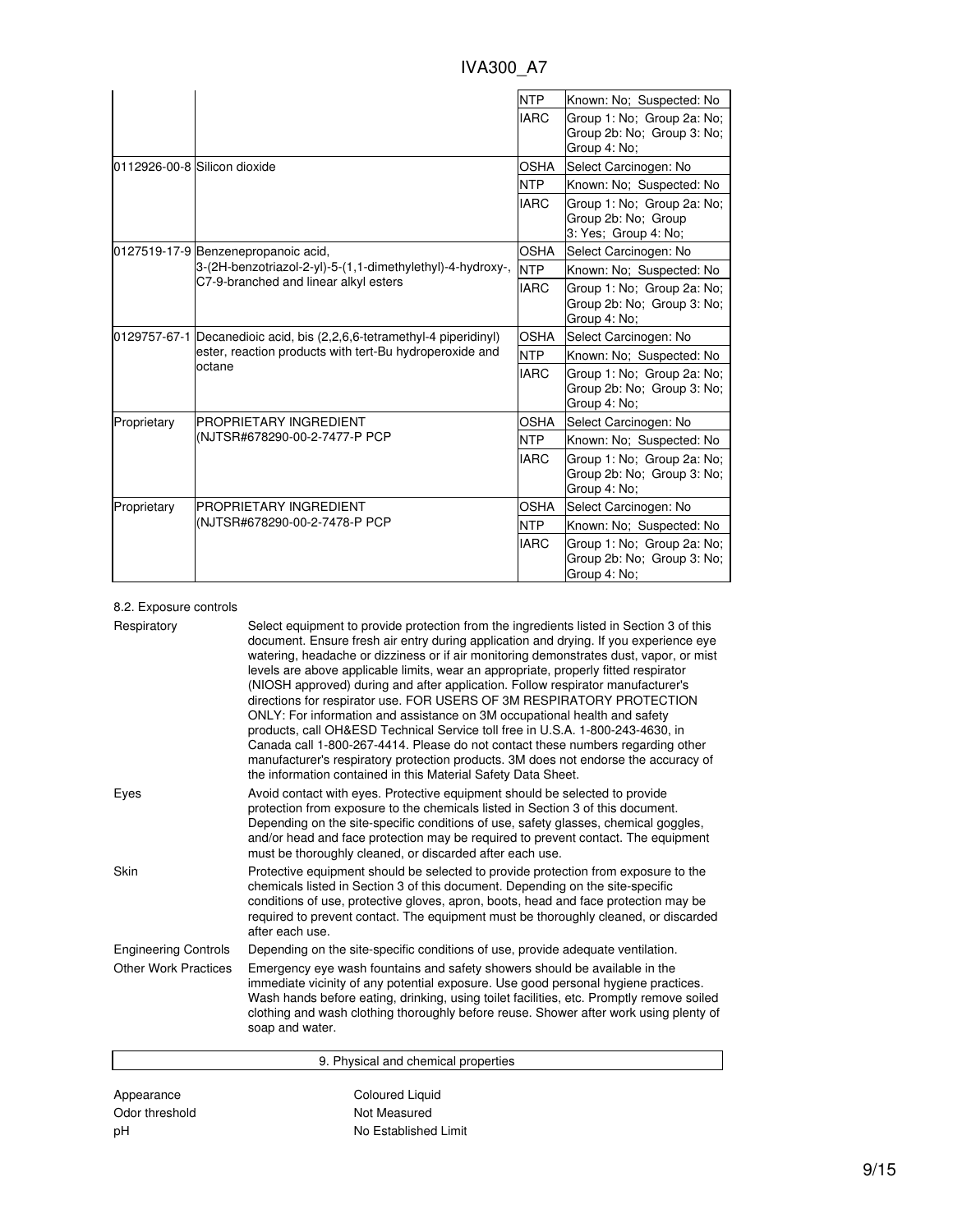| Melting point / freezing point                     | Not Measured                                                                  |
|----------------------------------------------------|-------------------------------------------------------------------------------|
| Initial boiling point and boiling range            | 130 (°C) 266 (°F)                                                             |
| <b>Flash Point</b>                                 | 43 (°C) 109 (°F)                                                              |
| Evaporation rate (Ether = 1)                       | Not Measured                                                                  |
| Flammability (solid, gas)                          | Not Applicable                                                                |
| Upper/lower flammability or explosive<br>limits    | Lower Explosive Limit: .6                                                     |
|                                                    | Upper Explosive Limit: No Established Limit                                   |
| vapor pressure (Pa)                                | Not Measured                                                                  |
| Vapor Density                                      | Heavier than air                                                              |
| <b>Specific Gravity</b>                            | 0.95                                                                          |
| Solubility in Water                                | Not Measured                                                                  |
| Partition coefficient n-octanol/water (Log<br>Kow) | Not Measured                                                                  |
| Auto-ignition temperature                          | Not Measured                                                                  |
| Decomposition temperature                          | Not Measured                                                                  |
| Viscosity (cSt)                                    | No Established Limit Not Measured                                             |
| VOC %                                              | Refer to the Technical Data Sheet or label where information is<br>available. |
| VOHAP content (gm/litre of paint)                  | 116.81 (as supplied)                                                          |
| VOHAP content (gm/litre of Solid Coating)          | 52.55 (as supplied)                                                           |

#### 10. Stability and reactivity

10.1. Reactivity

No data available

10.2. Chemical stability

This product is stable and hazardous polymerization will not occur. Not sensitive to mechanical impact. Excessive heat and fumes generation can occur if improperly handled.

10.3. Possibility of hazardous reactions No data available 10.4. Conditions to avoid No data available

10.5. Incompatible materials

No data available

10.6. Hazardous decomposition products

No data available

11. Toxicological information

Acute toxicity

NOTICE: Reports have associated repeated and prolonged occupational overexposure to solvents with permanent brain and nervous system damage. Intentional misuse by deliberately concentrating and inhaling the contents may be harmful or fatal.

| Ingredient                                                            | Oral LD50.<br>mg/kg                    | Skin LD50.<br>mg/kg                  | <b>Inhalation</b><br>Vapor LC50,<br>mq/L/4hr | Inhalation<br>Dust/Mist LC50,<br>mq/L/4hr |
|-----------------------------------------------------------------------|----------------------------------------|--------------------------------------|----------------------------------------------|-------------------------------------------|
| Solvent naphtha (petroleum), medium aliphatic -<br>$(64742 - 88 - 7)$ | 6.000.00.<br>Rat -<br>Category:<br>NA. | 3.000.00.<br>Rabbit -<br>Category: 5 | No data<br>available                         | No data available                         |
| Stoddard solvent - (8052-41-3)                                        | 5.001.00.<br>Rat -<br>Category:<br>NA. | No data<br>available                 | No data<br>available                         | $5.50, Rat -$<br>Category: NA             |
| Linseed oil, polymerized - (67746-08-1)                               | No data<br>available                   | No data<br>available                 | No data<br>available                         | No data available                         |
| Xylene - (1330-20-7)                                                  |                                        |                                      |                                              |                                           |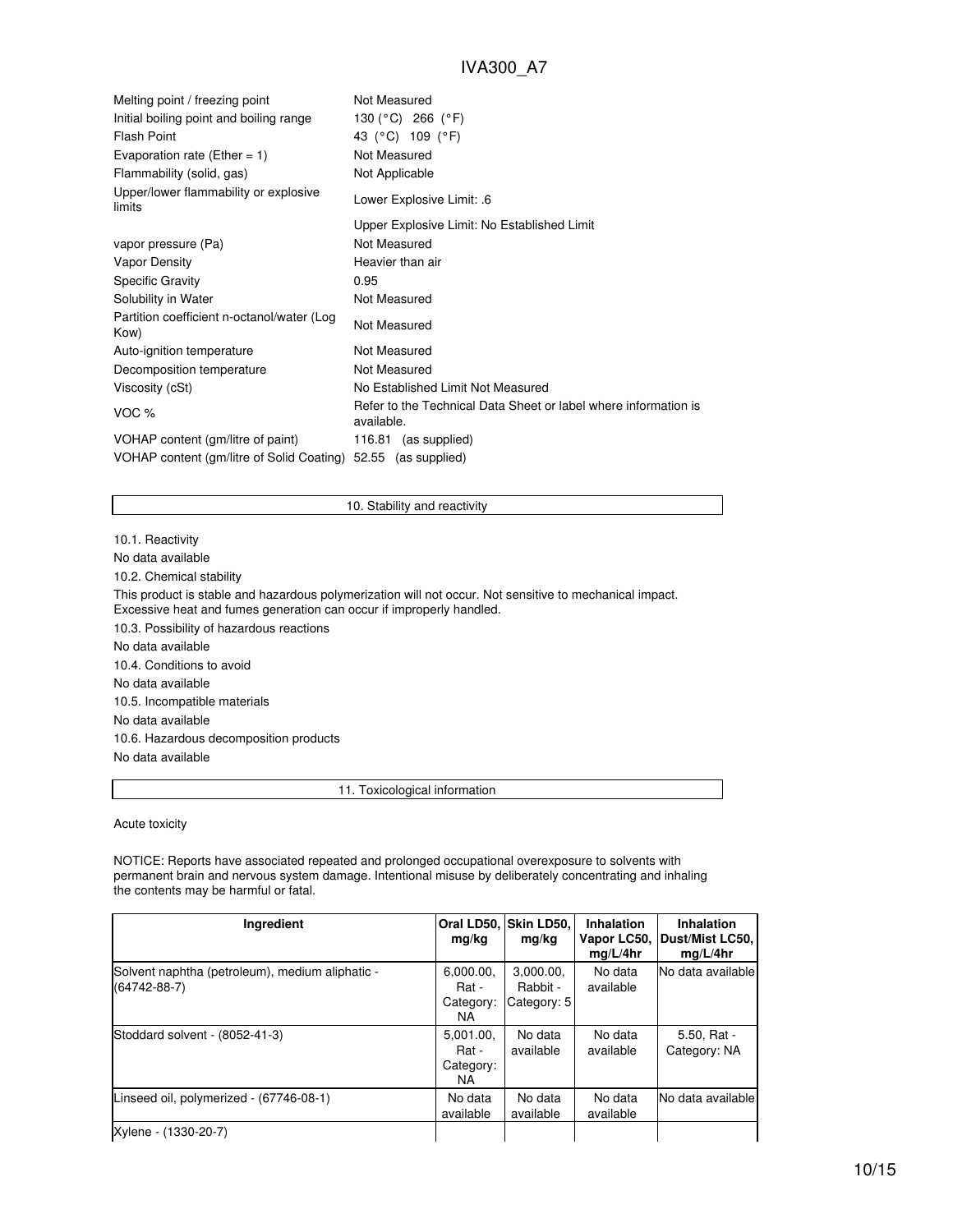|                                                                                                                                                | 4,299.00,<br>Rat -<br>Category: 5            | 1,548.00,<br>Rabbit -<br>Category: 4             | No data<br>available        | 20.00, Rat -<br>Category: NA |
|------------------------------------------------------------------------------------------------------------------------------------------------|----------------------------------------------|--------------------------------------------------|-----------------------------|------------------------------|
| Distillates (petroleum), hydrotreated light - (64742-47-8)                                                                                     | 5,001.00,<br>Rat -<br>Category:<br><b>NA</b> | 2,001.00,<br>Rabbit -<br>Category: 5             | No data<br>available        | No data available            |
| Silicon dioxide - (112926-00-8)                                                                                                                | 3,160.00<br>Rat -<br>Category: 5             | 2,001.00,<br>Rabbit -<br>Category: 5             | No data<br>available        | No data available            |
| Benzenepropanoic acid,<br>3-(2H-benzotriazol-2-yl)-5-(1,1-dimethylethyl)-4-hydroxy-,<br>C7-9-branched and linear alkyl esters - (127519-17-9)  | No data<br>available                         | No data<br>available                             | No data<br>available        | No data available            |
| Solvent naphtha (petroleum), light aromatic -<br>$(64742-95-6)$                                                                                | 6,800.00,<br>Rat -<br>Category:<br>NA        | 3,400.00,<br>Rabbit -<br>Category: 5             | No data<br>available        | No data available            |
| 1,2,4-trimethyl benzene - (95-63-6)                                                                                                            | 3,400.00,<br>Rat -<br>Category: 5            | 3,160.00,<br>Rabbit -<br>Category: 5             | 18.00, Rat -<br>Category: 4 | No data available            |
| <b>PROPRIETARY INGREDIENT</b><br>(NJTSR#678290-00-2-7477-P PCP - (Proprietary)                                                                 | No data<br>available                         | No data<br>available                             | No data<br>available        | No data available            |
| PROPRIETARY INGREDIENT<br>(NJTSR#678290-00-2-7478-P PCP - (Proprietary)                                                                        | No data<br>available                         | No data<br>available                             | No data<br>available        | No data available            |
| Dipropylene glycol methyl ether - (34590-94-8)                                                                                                 | 5,001.00,<br>Rat -<br>Category:<br><b>NA</b> | 19,000.00,<br>Rabbit -<br>Category:<br><b>NA</b> | No data<br>available        | No data available            |
| Ethyl Benzene - (100-41-4)                                                                                                                     | 3,500.00,<br>Rat -<br>Category: 5            | 15,433.00,<br>Rabbit -<br>Category:<br><b>NA</b> | 17.20, Rat -<br>Category: 4 | No data available            |
| Decanedioic acid, bis (2,2,6,6-tetramethyl-4 piperidinyl)<br>ester, reaction products with tert-Bu hydroperoxide and<br>octane - (129757-67-1) | No data<br>available                         | No data<br>available                             | No data<br>available        | No data available            |
| Methyl Ethyl Ketoxime (MEKO) - (96-29-7)                                                                                                       | 2,236.00,<br>Rat -<br>Category: 5            | 1.001.00.<br>Rabbit -<br>Category: 4             | No data<br>available        | No data available            |
| Cobalt 2-Ethyl Hexanoate - (136-52-7)                                                                                                          | 1,220.00,<br>Rabbit -                        | 5,000.00,<br>Rat -<br>Category: 4 Category: 5    | No data<br>available        | No data available            |

| Item                                                                        | Category              | Hazard                                                             |
|-----------------------------------------------------------------------------|-----------------------|--------------------------------------------------------------------|
| Acute Toxicity (mouth)                                                      | <b>Not Classified</b> | Not Applicable                                                     |
| Acute Toxicity (skin)                                                       | <b>Not Classified</b> | Not Applicable                                                     |
| Acute Toxicity (inhalation)                                                 | Not Classified        | Not Applicable                                                     |
| Skin corrosion/irritation                                                   |                       | Causes mild skin irritation.                                       |
| Eye damage/irritation                                                       |                       | Causes serious eye irritation.                                     |
| Sensitization (respiratory)                                                 | Not Classified        | Not Applicable                                                     |
| Sensitization (skin)                                                        |                       | May cause an allergic skin reaction.                               |
| Germ toxicity                                                               | <b>Not Classified</b> | Not Applicable                                                     |
| Carcinogenicity                                                             |                       | Suspected of causing cancer.                                       |
| <b>Reproductive Toxicity</b>                                                | Not Classified        | Not Applicable                                                     |
| Specific target organ systemic toxicity Not Classified<br>(single exposure) |                       | Not Applicable                                                     |
| Specific target organ systemic<br>Toxicity (repeated exposure)              |                       | Causes damage to organs through prolonged or<br>repeated exposure. |
| <b>Aspiration hazard</b>                                                    | <b>Not Classified</b> | Not Applicable                                                     |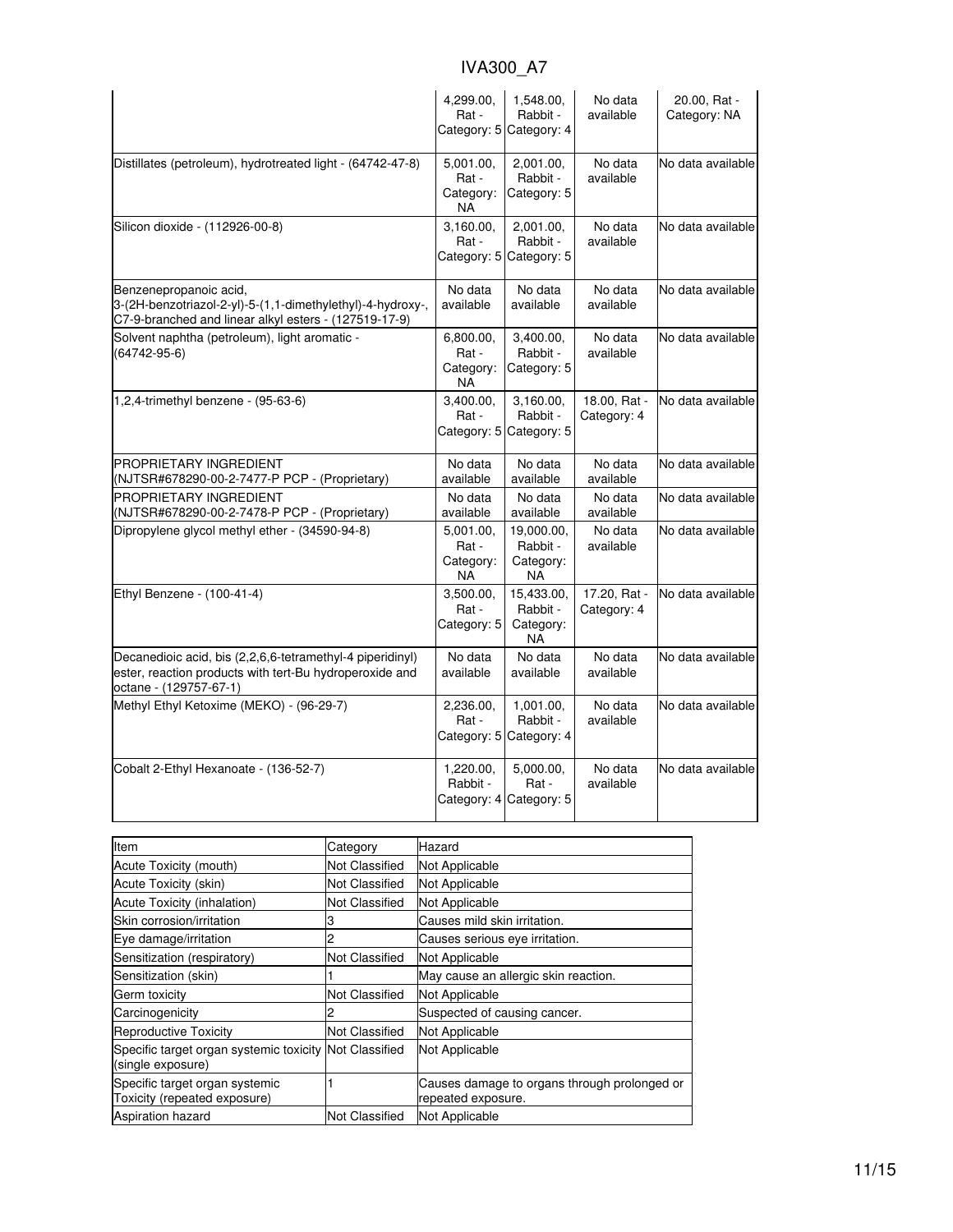## 12. Ecological information

12.1. Toxicity

No additional information provided for this product. See Section 3 for chemical specific data.

Aquatic Ecotoxicity

| Ingredient                                                                                                                                     | 96 hr LC50 fish,<br>mq/l          | 48 hr EC50 crustacea.<br>mq/l          | ErC50 algae,<br>mq/l                             |
|------------------------------------------------------------------------------------------------------------------------------------------------|-----------------------------------|----------------------------------------|--------------------------------------------------|
| Solvent naphtha (petroleum), medium aliphatic -<br>$(64742 - 88 - 7)$                                                                          | 800.00, Pimephales<br>promelas    | 100.00, Daphnia magna                  | 450.00 (96 hr), Selenastrum<br>capricornutum     |
| Stoddard solvent - (8052-41-3)                                                                                                                 | Not Available                     | Not Available                          | Not Available                                    |
| Linseed oil, polymerized - (67746-08-1)                                                                                                        | Not Available                     | Not Available                          | Not Available                                    |
| Xylene - (1330-20-7)                                                                                                                           | 3.30, Oncorhynchus<br>mykiss      | 8.50, Palaemonetes<br>pugio            | 100.00 (72 hr), Chlorococcales                   |
| Distillates (petroleum), hydrotreated light - (64742-47-8)                                                                                     | 45.00, Pimephales<br>promelas     | 4,720.00, Dendronereides<br>heteropoda | Not Available                                    |
| Silicon dioxide - (112926-00-8)                                                                                                                | 10,000.00, Fish                   | 10,000.00, Daphnia<br>magna            | 10,000.00 (72 hr), Algae                         |
| Benzenepropanoic acid,<br>3-(2H-benzotriazol-2-yl)-5-(1,1-dimethylethyl)-4-hydroxy-,<br>C7-9-branched and linear alkyl esters - (127519-17-9)  | Not Available                     | Not Available                          | Not Available                                    |
| Solvent naphtha (petroleum), light aromatic -<br>(64742-95-6)                                                                                  | 9.22, Oncorhynchus<br>mykiss      | 6.14, Daphnia magna                    | 19.00 (72 hr), Selenastrum<br>capricornutum      |
| 1,2,4-trimethyl benzene - (95-63-6)                                                                                                            | 7.72, Pimephales<br>promelas      | 3.60, Daphnia magna                    | 2.356 (96 hr), Green algae                       |
| <b>PROPRIETARY INGREDIENT</b><br>(NJTSR#678290-00-2-7477-P PCP - (Proprietary)                                                                 | Not Available                     | Not Available                          | $0.00$ (hr),                                     |
| PROPRIETARY INGREDIENT<br>(NJTSR#678290-00-2-7478-P PCP - (Proprietary)                                                                        | Not Available                     | Not Available                          | $0.00$ (hr).                                     |
| Dipropylene glycol methyl ether - (34590-94-8)                                                                                                 | 10,000.00, Pimephales<br>promelas | 1,919.00, Daphnia<br>magna             | 969.00 (72 hr), Algae                            |
| Ethyl Benzene - (100-41-4)                                                                                                                     | 4.20, Oncorhynchus<br>mykiss      | 2.93, Daphnia magna                    | 3.60 (96 hr), Pseudokirchneriella<br>subcapitata |
| Decanedioic acid, bis (2,2,6,6-tetramethyl-4 piperidinyl)<br>ester, reaction products with tert-Bu hydroperoxide and<br>octane - (129757-67-1) | Not Available                     | Not Available                          | Not Available                                    |
| Methyl Ethyl Ketoxime (MEKO) - (96-29-7)                                                                                                       | 320.00, Leuciscus<br>idus         | 500.00, Daphnia magna                  | 83.00 (72 hr), Scenedesmus<br>subspicatus        |
| Cobalt 2-Ethyl Hexanoate - (136-52-7)                                                                                                          | Not Available                     | Not Available                          | Not Available                                    |

12.2. Persistence and degradability No data available 12.3. Bioaccumulative potential Not Measured 12.4. Mobility in soil No data available 12.5. Results of PBT and vPvB assessment This product contains no PBT/vPvB chemicals. 12.6. Other adverse effects No data available

13. Disposal considerations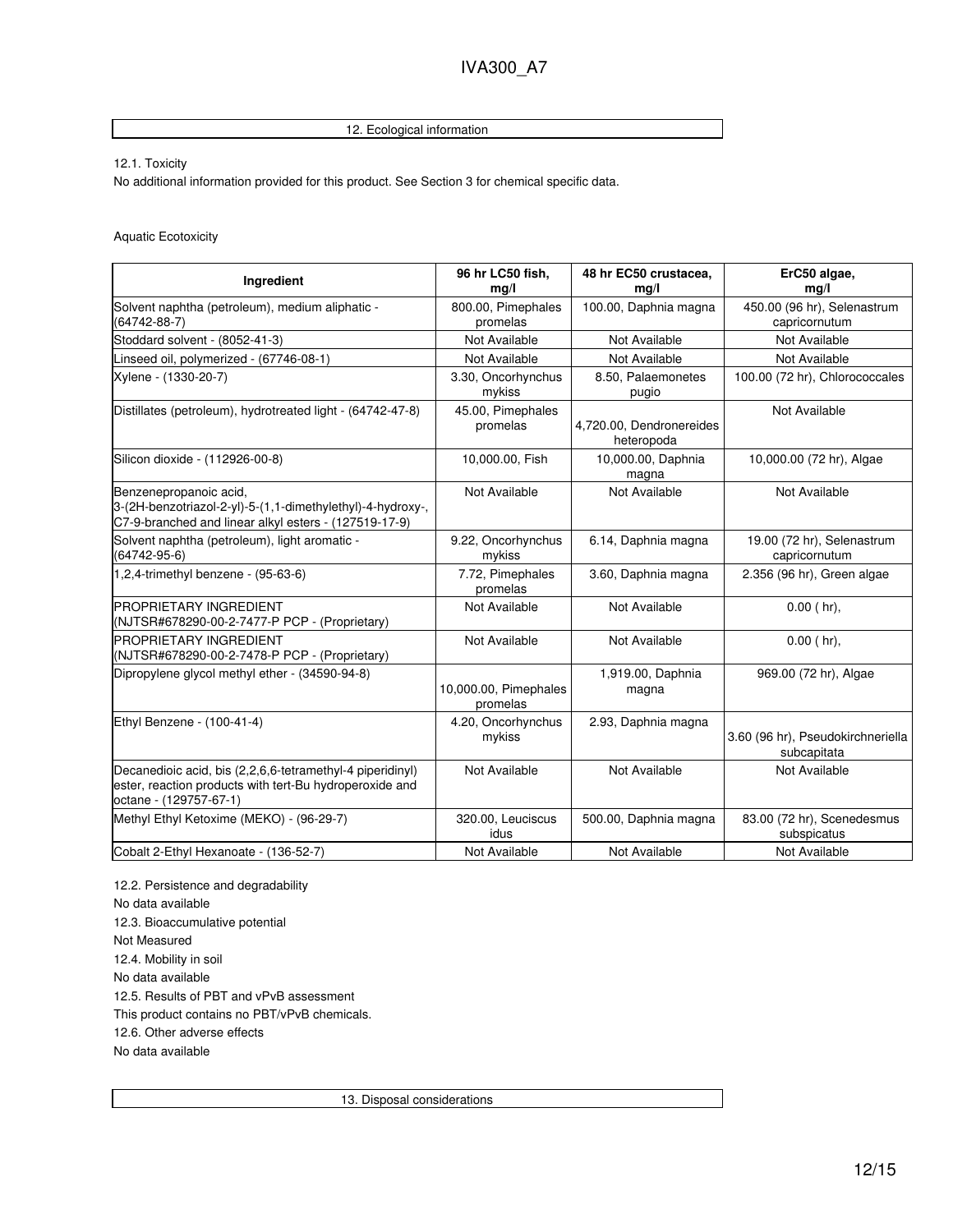## 13.1. Waste treatment methods

Do not allow spills to enter drains or watercourses.

Dispose of in accordance with local, state and federal regulations. (Also reference RCRA information in Section 15 if listed).

|                                                                           | 14. Transport information                                                                                                                                                                                                                                                         |                                       |                                 |
|---------------------------------------------------------------------------|-----------------------------------------------------------------------------------------------------------------------------------------------------------------------------------------------------------------------------------------------------------------------------------|---------------------------------------|---------------------------------|
|                                                                           |                                                                                                                                                                                                                                                                                   |                                       |                                 |
| 14.1. UN number                                                           | UN 1263                                                                                                                                                                                                                                                                           |                                       |                                 |
| 14.2. UN proper shipping name                                             | <b>PAINT</b>                                                                                                                                                                                                                                                                      |                                       |                                 |
| 14.3. Transport hazard class(es)                                          |                                                                                                                                                                                                                                                                                   |                                       |                                 |
|                                                                           |                                                                                                                                                                                                                                                                                   |                                       |                                 |
| DOT (Domestic Surface Transportation)                                     |                                                                                                                                                                                                                                                                                   | IMO / IMDG (Ocean Transportation)     |                                 |
| Proper Shipping                                                           | <b>PAINT</b>                                                                                                                                                                                                                                                                      | <b>IMDG Proper</b>                    | <b>PAINT</b>                    |
| Name                                                                      |                                                                                                                                                                                                                                                                                   | <b>Shipping Name</b>                  |                                 |
| <b>Hazard Class</b>                                                       | 3 - Flammable                                                                                                                                                                                                                                                                     | <b>IMDG Hazard Class</b><br>Sub Class | 3 - Flammable<br>Not applicable |
| UN / NA Number                                                            | UN 1263                                                                                                                                                                                                                                                                           |                                       |                                 |
| Packing Group                                                             | Ш                                                                                                                                                                                                                                                                                 | IMDG Packing Group III                |                                 |
| CERCLA/DOT RQ                                                             | 298 gal. / 2347 lbs.                                                                                                                                                                                                                                                              | System Reference<br>Code              | 181                             |
| 14.4. Packing group                                                       | Ш                                                                                                                                                                                                                                                                                 |                                       |                                 |
| 14.5. Environmental hazards                                               |                                                                                                                                                                                                                                                                                   |                                       |                                 |
| <b>IMDG</b>                                                               | Marine Pollutant: No                                                                                                                                                                                                                                                              |                                       |                                 |
|                                                                           |                                                                                                                                                                                                                                                                                   |                                       |                                 |
| 14.6. Special precautions for user                                        |                                                                                                                                                                                                                                                                                   |                                       |                                 |
| Not Applicable                                                            |                                                                                                                                                                                                                                                                                   |                                       |                                 |
|                                                                           | 14.7. Transport in bulk according to Annex II of MARPOL73/78 and the IBC Code                                                                                                                                                                                                     |                                       |                                 |
| Not Applicable                                                            |                                                                                                                                                                                                                                                                                   |                                       |                                 |
|                                                                           | 15. Regulatory information                                                                                                                                                                                                                                                        |                                       |                                 |
|                                                                           |                                                                                                                                                                                                                                                                                   |                                       |                                 |
| <b>Regulatory Overview</b>                                                | The regulatory data in Section 15 is not intended to be all-inclusive, only selected<br>regulations are represented. All ingredients of this product are listed on the TSCA<br>(Toxic Substance Control Act) Inventory or are not required to be listed on the TSCA<br>Inventory. |                                       |                                 |
| <b>WHMIS Classification</b>                                               | <b>B3 D2A</b>                                                                                                                                                                                                                                                                     |                                       |                                 |
|                                                                           |                                                                                                                                                                                                                                                                                   |                                       |                                 |
| DOT Marine Pollutants (10%):<br>(No Product Ingredients Listed)           |                                                                                                                                                                                                                                                                                   |                                       |                                 |
| DOT Severe Marine Pollutants (1%):                                        |                                                                                                                                                                                                                                                                                   |                                       |                                 |
| (No Product Ingredients Listed)                                           |                                                                                                                                                                                                                                                                                   |                                       |                                 |
| EPCRA 311/312 Chemicals and RQs (>.1%):                                   |                                                                                                                                                                                                                                                                                   |                                       |                                 |
| Cumene                                                                    | (5000 lb final RQ; 2270 kg final RQ)                                                                                                                                                                                                                                              |                                       |                                 |
|                                                                           | Ethyl Benzene (1000 lb final RQ; 454 kg final RQ)                                                                                                                                                                                                                                 |                                       |                                 |
| Xylene                                                                    | $(100$ lb final RQ; 45.4 kg final RQ)                                                                                                                                                                                                                                             |                                       |                                 |
| EPCRA 302 Extremely Hazardous (>.1%) :<br>(No Product Ingredients Listed) |                                                                                                                                                                                                                                                                                   |                                       |                                 |
| EPCRA 313 Toxic Chemicals (>.1%) :                                        |                                                                                                                                                                                                                                                                                   |                                       |                                 |
| 1,2,4-trimethyl benzene                                                   |                                                                                                                                                                                                                                                                                   |                                       |                                 |
| Cumene                                                                    |                                                                                                                                                                                                                                                                                   |                                       |                                 |
| <b>Ethyl Benzene</b>                                                      |                                                                                                                                                                                                                                                                                   |                                       |                                 |
| Xylene                                                                    |                                                                                                                                                                                                                                                                                   |                                       |                                 |
| Mass RTK Substances (>1%):                                                |                                                                                                                                                                                                                                                                                   |                                       |                                 |
| Dipropylene glycol methyl ether                                           |                                                                                                                                                                                                                                                                                   |                                       |                                 |
| 1,2,4-trimethyl benzene                                                   |                                                                                                                                                                                                                                                                                   |                                       |                                 |
| <b>Ethyl Benzene</b>                                                      |                                                                                                                                                                                                                                                                                   |                                       |                                 |
| Silicon dioxide                                                           |                                                                                                                                                                                                                                                                                   |                                       |                                 |
| Stoddard solvent                                                          |                                                                                                                                                                                                                                                                                   |                                       |                                 |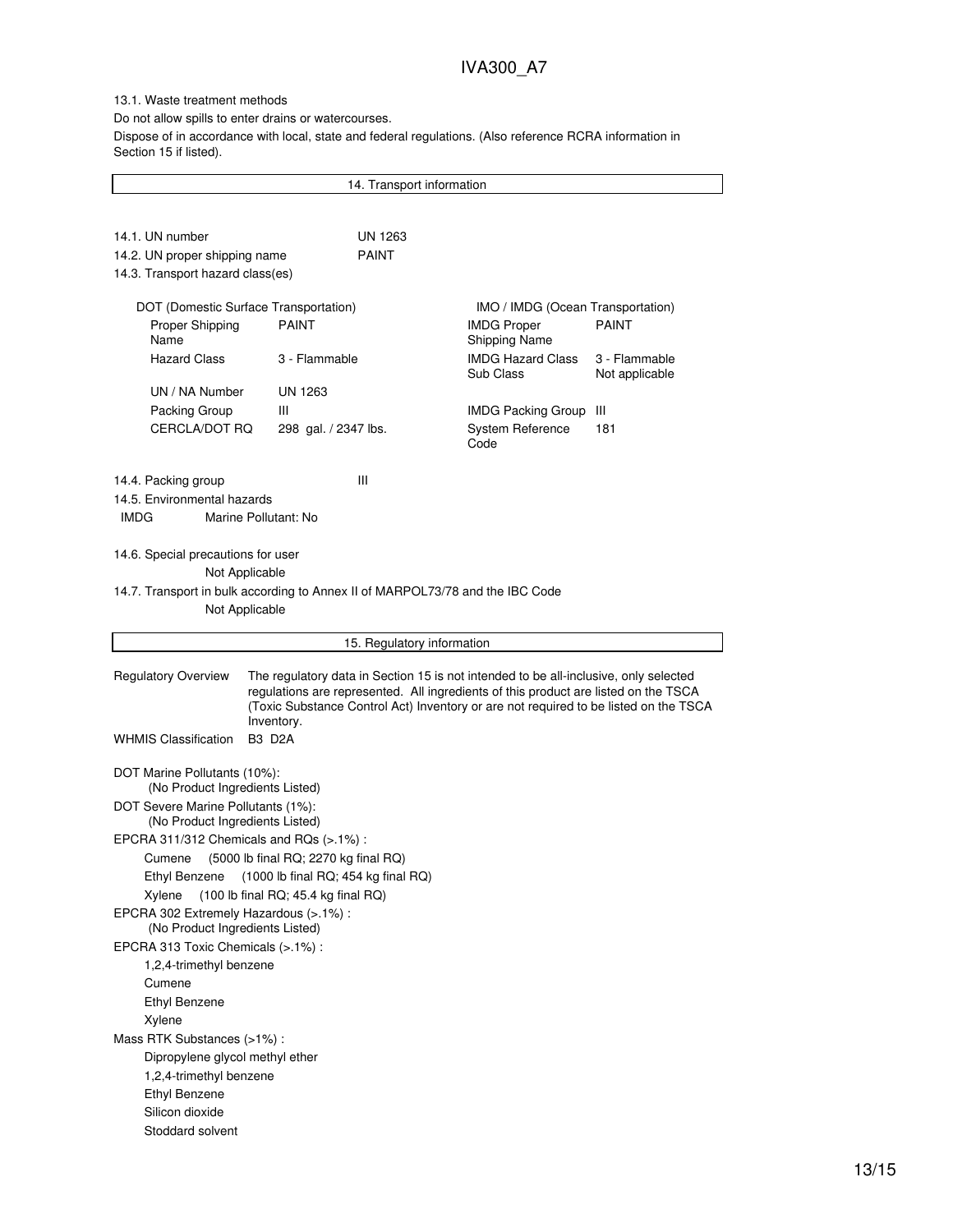Xylene Penn RTK Substances (>1%) : Dipropylene glycol methyl ether 1,2,4-trimethyl benzene Ethyl Benzene Silicon dioxide Stoddard solvent Xylene Penn Special Hazardous Substances (>.01%) : (No Product Ingredients Listed) RCRA Status: (No Product Ingredients Listed) N.J. RTK Substances (>1%) : Dipropylene glycol methyl ether 1,2,4-trimethyl benzene Ethyl Benzene Silicon dioxide Stoddard solvent Xylene N.J. Special Hazardous Substances (>.01%) : Cumene Ethanol Ethyl Benzene Methanol Naphthalene Xylene N.J. Env. Hazardous Substances (>.1%) : 1,2,4-trimethyl benzene Cumene Ethyl Benzene Xylene Proposition 65 - Carcinogens (>0%): Ethanol Naphthalene Cumene Ethyl Benzene Methyl Isobutyl Ketone Carbon black Proposition 65 - Female Repro Toxins (>0%): (No Product Ingredients Listed) Proposition 65 - Male Repro Toxins (>0%): (No Product Ingredients Listed) Proposition 65 - Developmental Toxins (>0%): Ethanol Methanol Methyl Isobutyl Ketone

16. Other information

The information and recommendations contained herein are based upon data believed to be correct. However, no guarantee or warranty of any kind, expressed or implied, is made with respect to the information contained herein. We accept no responsibility and disclaim all liability for any harmful effects which may be caused by exposure to our products. Customers/users of this product must comply with all applicable health and safety laws, regulations, and orders.

The full text of the phrases appearing in section 3 is:

H225 Highly flammable liquid and vapor.